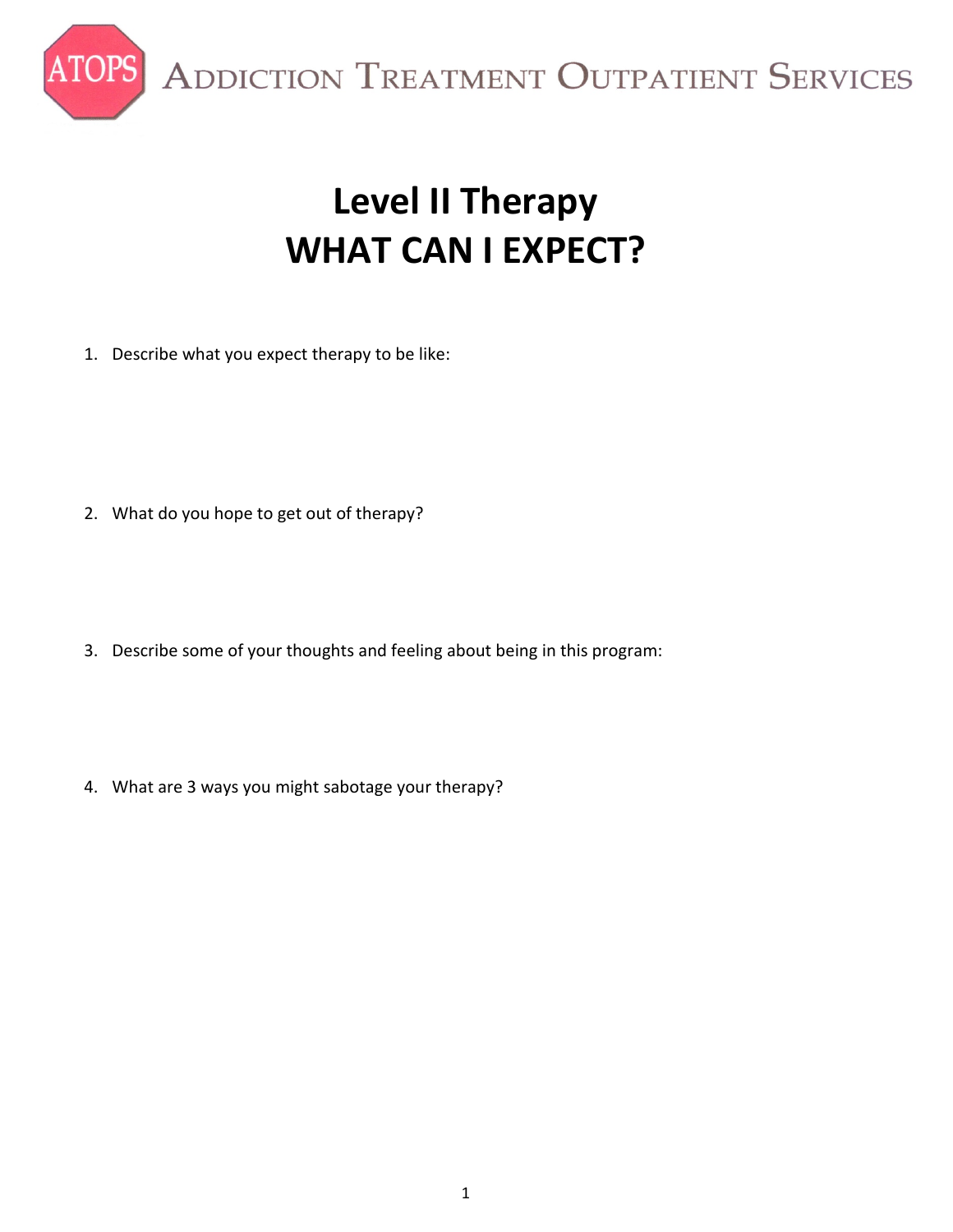| Name: |  |  |  |
|-------|--|--|--|
|       |  |  |  |

Date: $\_$ 

During your enrollment in Level 2 Therapy we will ask you to pick 1 specific goal to work on during your enrollment. You can choose to work on any goal of your choice.

When you arrive for your 1st group please be prepared to select your goal.

Here are a list of suggestions for you:

\_\_\_\_\_\_ Chemical Use: develop a better understanding of your relationship with alcohol/drugs; explore the impact of alcohol and other drugs on your body.

Feelings: Explore the relationship between your feelings & your use of alcohol/drugs; identify ways you can cope with negative feelings.

**LETTICO Relationships/Communication:** Explore how your alcohol/drug use affects the foundation of your relationships; learn how to express yourself more effectively; learn how to improve the most important relationships in your life.

Coping Skills: Explore areas of your life that may require some special attention

| <b>Stress Reduction and Management</b> |
|----------------------------------------|
| Giving and Receiving Feedback          |
| <b>Decision Making</b>                 |
| Anger Management                       |
| <b>Thinking Errors</b>                 |
| Values & Beliefs                       |
| Other                                  |

Additional Comments: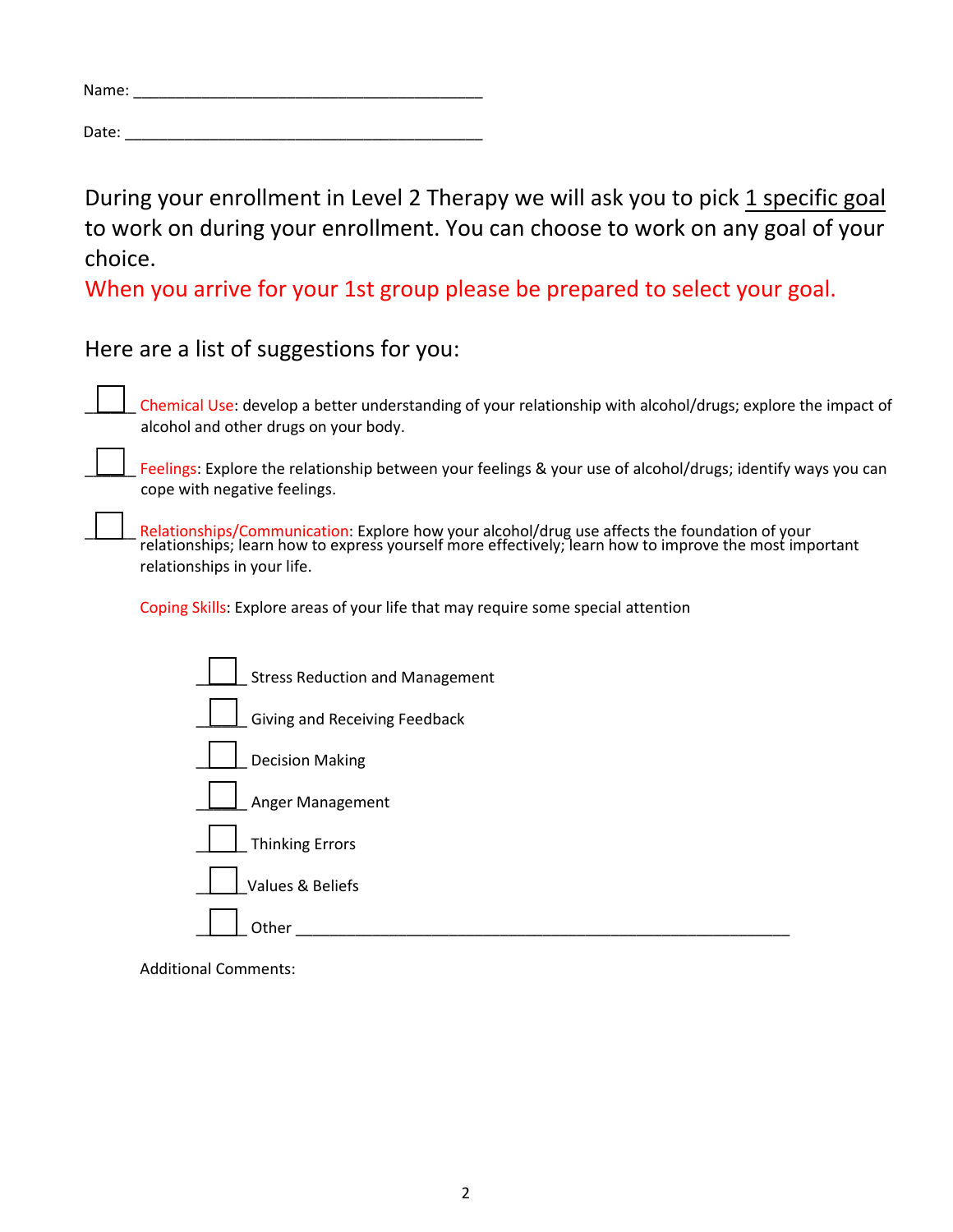ADDICTION TREATMENT OUTPATIENT SERVICES

### **LEVEL II THERAPY SERVICE PLAN**

Name:**\_\_\_\_\_\_\_\_\_\_\_\_\_\_\_\_\_\_\_\_\_\_\_\_\_\_\_\_\_\_** Date:**\_\_\_\_\_\_\_\_\_\_\_\_\_\_\_\_\_\_\_\_\_** 

**Please pick 1 goal you would like to focus on during your enrollment in Level 2 Therapy.** 

**Please describe your goal in detail, as well as, your plan for accomplishing your goal. We will check back with you in 6 months to see what progress you've made.**

Please describe your treatment goal:

Why this goal is important to you:

How will you accomplish your goal? Please describe the specific steps will you take in order to accomplish your goal:

 $3.$ 

**Once you accomplish your goal how will you maintain your goal?**

**Client's Signature: \_\_\_\_\_\_\_\_\_\_\_\_\_\_\_\_\_\_\_\_\_\_\_\_\_\_\_\_\_\_\_\_\_** 

| <b>Therapist's Signature:</b> |  |
|-------------------------------|--|
|-------------------------------|--|

EXPECTED REVIEW DATE\_\_\_\_\_\_\_\_\_\_\_\_\_\_\_\_\_\_\_\_\_\_\_\_\_\_\_\_\_

CHERRY CREEK 2755 S. Locust Street #132 Denver, CO 80222 Ph: (303)329-3105 Fax:(303)600-6645

HIGHLANDS RANCH 7120 E. County Line Rd #200 Highlands Ranch, CO 80126 Ph:(303)721-0797 Fax:(303)600-6645

PARKER 11027 S. Pikes Peak Dr #204 Parker, CO 80138 Ph:(303)841-0186 Fax:(303)600-6645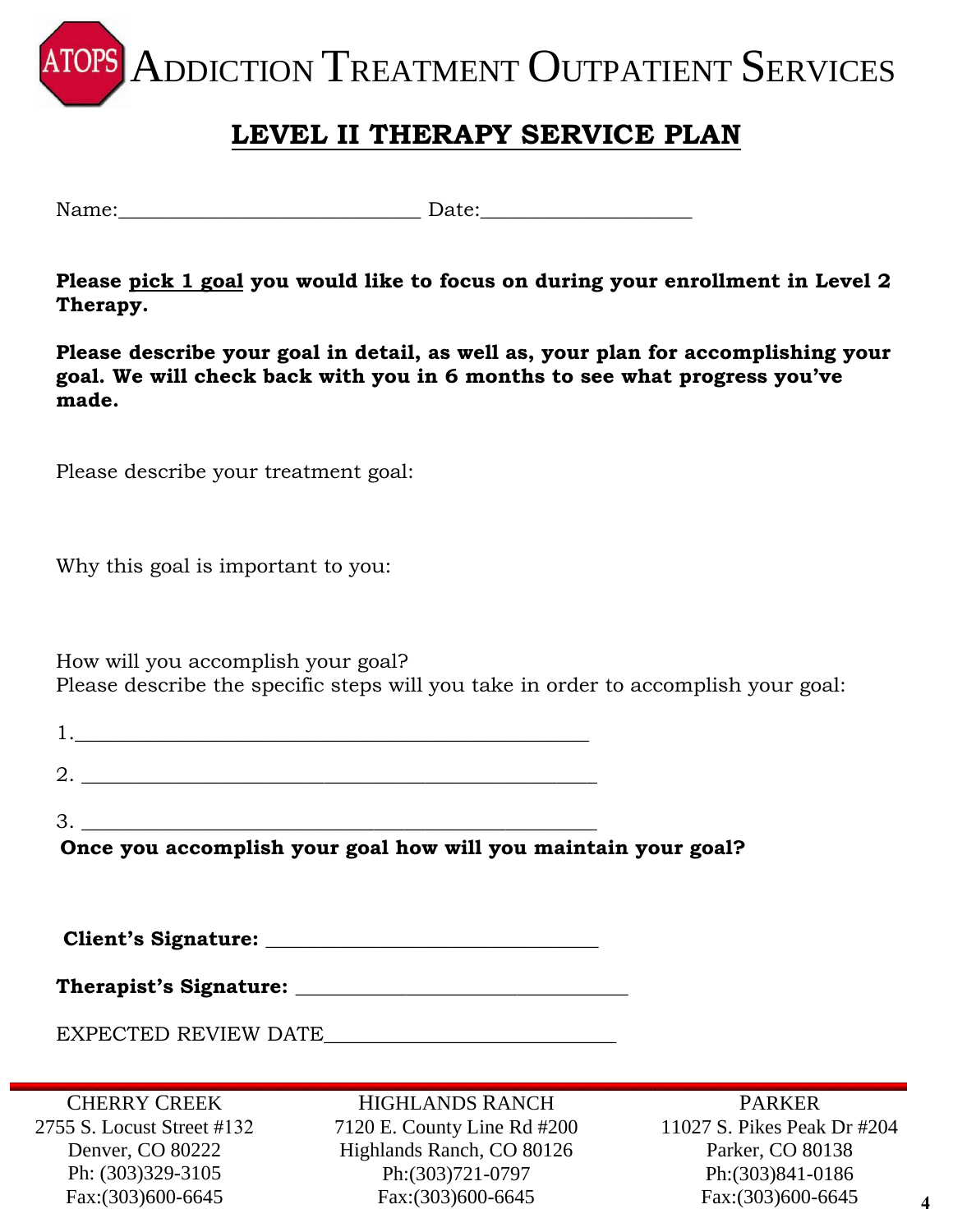## GLOBAL ASSESSMENT OF FUNCTIONING

*\*Please only select one\**

| believe I have superior functioning in a wide range of activities; life's problems never seem to get out of hand. I am                                                                                                                                        |
|---------------------------------------------------------------------------------------------------------------------------------------------------------------------------------------------------------------------------------------------------------------|
| sought out by others because of my many qualities (100-91)                                                                                                                                                                                                    |
| believe I have good functioning in all areas. I am interested and involved in a wide range of activities. I am socially<br>effective. I am generally satisfied with life. I experience no more than everyday problems of concerns. (90-81)                    |
| I may experience some symptoms to psychological stresses. I experience no more than a slight impairment in social,<br>occupational or school functioning. Any symptoms that I experience are short-term and expectable reactions to the<br>situation. (80-71) |
| experience some difficulty in social, occupational, or school functioning but generally I function pretty well. I have<br>some meaningful interpersonal relationships (70-61)                                                                                 |
| experience moderate OR moderate difficulty in social, occupational, or school functioning (60-51)                                                                                                                                                             |
| experience serious symptoms OR serious impairment in social, occupational, or school functioning (50-41)                                                                                                                                                      |
| experience some impairment in reality testing or communication OR major impairment in several areas, such as<br>work or school, family relations, judgment, thinking, or mood (40-31)                                                                         |
| My behavior is considered to be influenced by delusions or hallucinations OR serious impairment in communications<br>or judgement OR inability to function in all areas (30-21)                                                                               |
| believe I am in danger of hurting myself or others. I occasionally fail to maintain minimal personal hygiene. I<br>occasionally experience gross impairment in communication (20-11)                                                                          |
| l experience a persistent danger to hurt myself or others. I experience a persistent inability to maintain minimum<br>personal hygiene. I have experienced a serious suicidal act with the clear expectation of my death (10-1)                               |
|                                                                                                                                                                                                                                                               |

Name: \_\_\_\_\_\_\_\_\_\_\_\_\_\_\_\_\_\_\_\_\_\_\_\_\_\_\_\_

Date: \_\_\_\_\_\_\_\_\_\_\_\_\_\_\_\_\_\_\_\_\_\_\_\_\_\_\_\_\_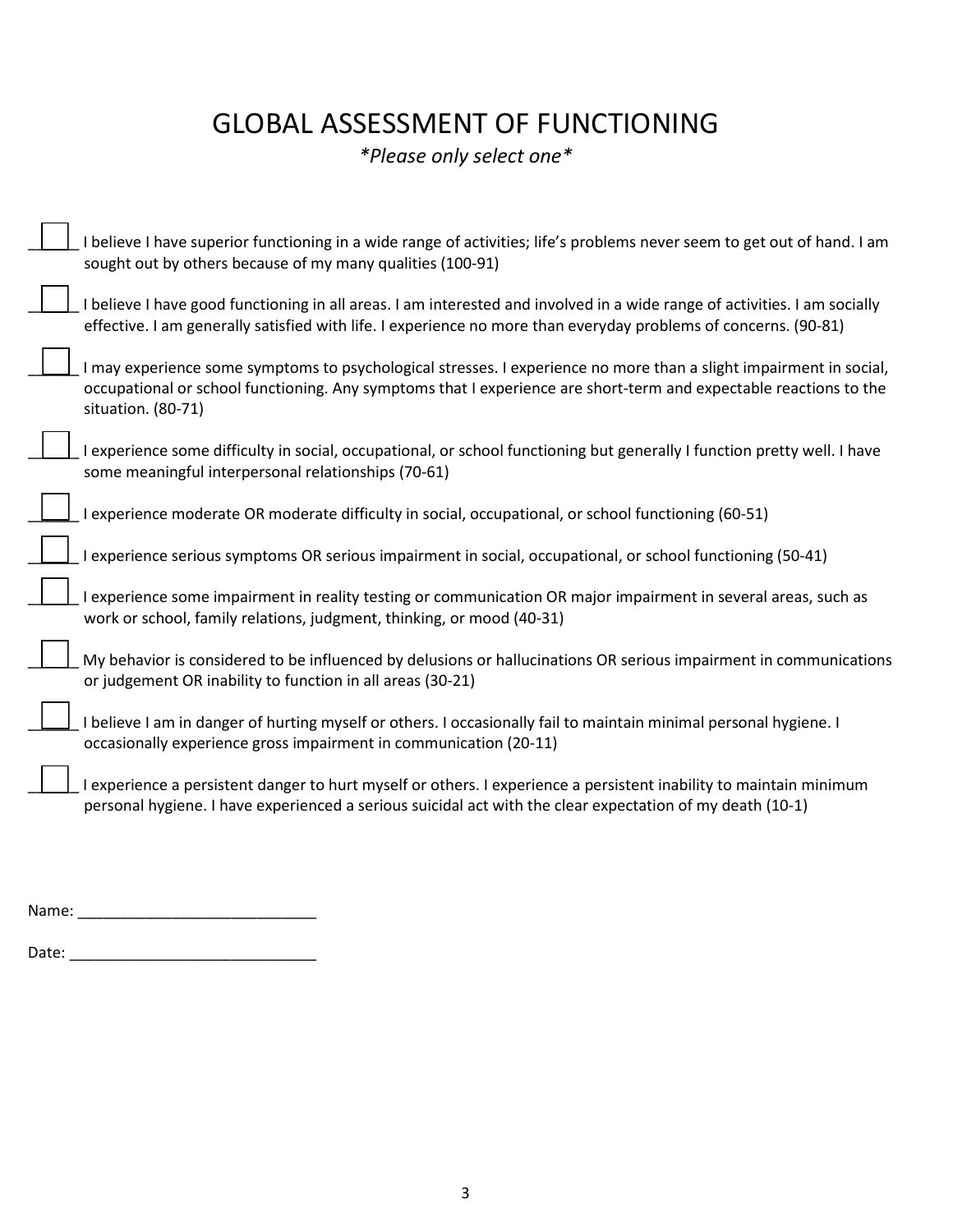| Name |  |  |  |
|------|--|--|--|
|      |  |  |  |
|      |  |  |  |

Name:\_\_\_\_\_\_\_\_\_\_\_\_\_\_\_\_\_\_\_\_\_\_\_\_\_\_\_\_\_\_\_\_\_\_ DOB:\_\_\_\_\_\_\_\_\_\_\_\_\_\_\_\_\_ Date\_\_\_\_\_\_\_\_\_\_\_\_\_\_\_\_\_\_\_\_\_\_\_

*This questionnaire consists of 21 groups of statements. After reading each group of statements carefully, please select the number 0, 1, 2, or 3 next to the one statement in each group which best describes the way you have been feeling in the past week, including today. If several statements within a group seem to apply equally well, circle the highest number of those involved. Be sure to read all the statements in each group before making your choice.*

| 1.             | 0                | I do not feel sad                                                                        | 9.          | 0              | I don't have any thoughts of killing myself      |
|----------------|------------------|------------------------------------------------------------------------------------------|-------------|----------------|--------------------------------------------------|
| $\overline{0}$ | 1                | I feel sad much of the time                                                              | $\mathbf 0$ | 1              | I have thoughts of killing myself, but would not |
|                | $\overline{2}$   | I am sad all the time                                                                    |             |                | carry them out                                   |
|                | 3                | I am so sad or unhappy I can't stand it                                                  |             | 2              | I would like to kill myself                      |
|                |                  |                                                                                          |             | 3              | I would kill myself if I had the chance          |
| 2.             | $\boldsymbol{0}$ | I am not discouraged about my future                                                     |             |                |                                                  |
| $\mathbf 0$    | 1                | I feel more discouraged about my future than I used                                      | 10.         | 0              | I don't cry any more than I used to              |
|                |                  | to be                                                                                    | $\mathbf 0$ | 1              | I cry more than I used to                        |
|                | $\overline{2}$   | I do not expect things to work out for me                                                |             | $\overline{2}$ | I cry over every little thing                    |
|                | 3                | I feel my future is hopeless and will only get worse                                     |             | 3              | I feel like crying but I can't                   |
|                |                  |                                                                                          |             |                |                                                  |
| 3.             | $\boldsymbol{0}$ | I do not feel like a failure                                                             | 11.         | 0              | I am no more restless or wound up than usual     |
| 0              | 1                | I have failed more than I should have                                                    | $\mathbf 0$ | 1              | I feel more restless or wound up than usual      |
|                | 2                | As I look back, I see a lot of failures                                                  |             | 2              | I am so restless or agitated that it's hard to   |
|                | 3                | I feel I am a total failure as a person                                                  |             |                | stay still                                       |
|                |                  |                                                                                          |             | 3              | I am so restless or agitated that I have to keep |
| 4.             | 0                | I get as much pleasure as I ever did from the things I                                   |             |                | moving or doing something                        |
| $\overline{0}$ |                  | enjoy                                                                                    |             |                |                                                  |
|                | 1                | I don't enjoy things as much as I used to                                                | 12.         | 0              | I have not lost interest in other people or      |
|                | $\overline{2}$   | I get very little pleasure from the things I used to                                     | 0           |                | activates                                        |
|                |                  | enjoy                                                                                    |             | 1              | I am less interested in other people or things   |
|                | 3                | I can't get any pleasure from the things I used to                                       |             |                | than before                                      |
|                |                  | enjoy                                                                                    |             | 2              | I have lost most of my interest in other people  |
|                |                  |                                                                                          |             |                | or things                                        |
| 5.             | 0                | I don't feel particularly guilty<br>I feel guilty over many things I have done or should |             | 3              | It's hard to get interested in anything          |
| 0              | 1                | have done                                                                                | 13.         | $\mathbf 0$    | I make decisions about as well as ever           |
|                | $\overline{2}$   | I feel quite guilty most of the time                                                     | 0           | 1              | I find it more difficult to make decisions than  |
|                | 3                | I feel guilty all of the time                                                            |             |                | usual                                            |
|                |                  |                                                                                          |             | 2              | I have much greater difficulty making            |
| 6.             | 0                | I don't feel I am being punished                                                         |             |                | decisions than I used to                         |
| 0              | $\mathbf{1}$     | I feel I may be punished                                                                 |             | 3              | I have trouble making any decisions              |
|                | 2                | I expect to be punished                                                                  |             |                |                                                  |
|                |                  | I feel I am being punished                                                               | 14.         | 0              | I do not feel that I am worthless                |
|                |                  |                                                                                          | 3           | $\mathbf{1}$   | I don't consider myself as worthwhile and        |
| 7.             | 0                | I feel the same about myself as ever                                                     |             |                | useful as I used too                             |
| 0              | 1                | I have lost confidence in myself                                                         |             | $\overline{2}$ | I feel more worthless as compared to other       |
|                | 2                | I am disappointed in myself                                                              |             |                | people                                           |
|                | 3                | I dislike myself                                                                         |             | 3              | I feel utterly worthless                         |
|                |                  |                                                                                          |             |                |                                                  |
| 8.             | $\boldsymbol{0}$ | I don't criticize or blame myself more than usual                                        |             |                |                                                  |
| 0              | 1                | I am more critical of myself than I used to be                                           |             |                | Subtotal page 1: _________                       |
|                | 2                | I criticize myself for all of my faults                                                  |             |                |                                                  |
|                | 3                | I blame myself for everything bad that happens                                           |             |                |                                                  |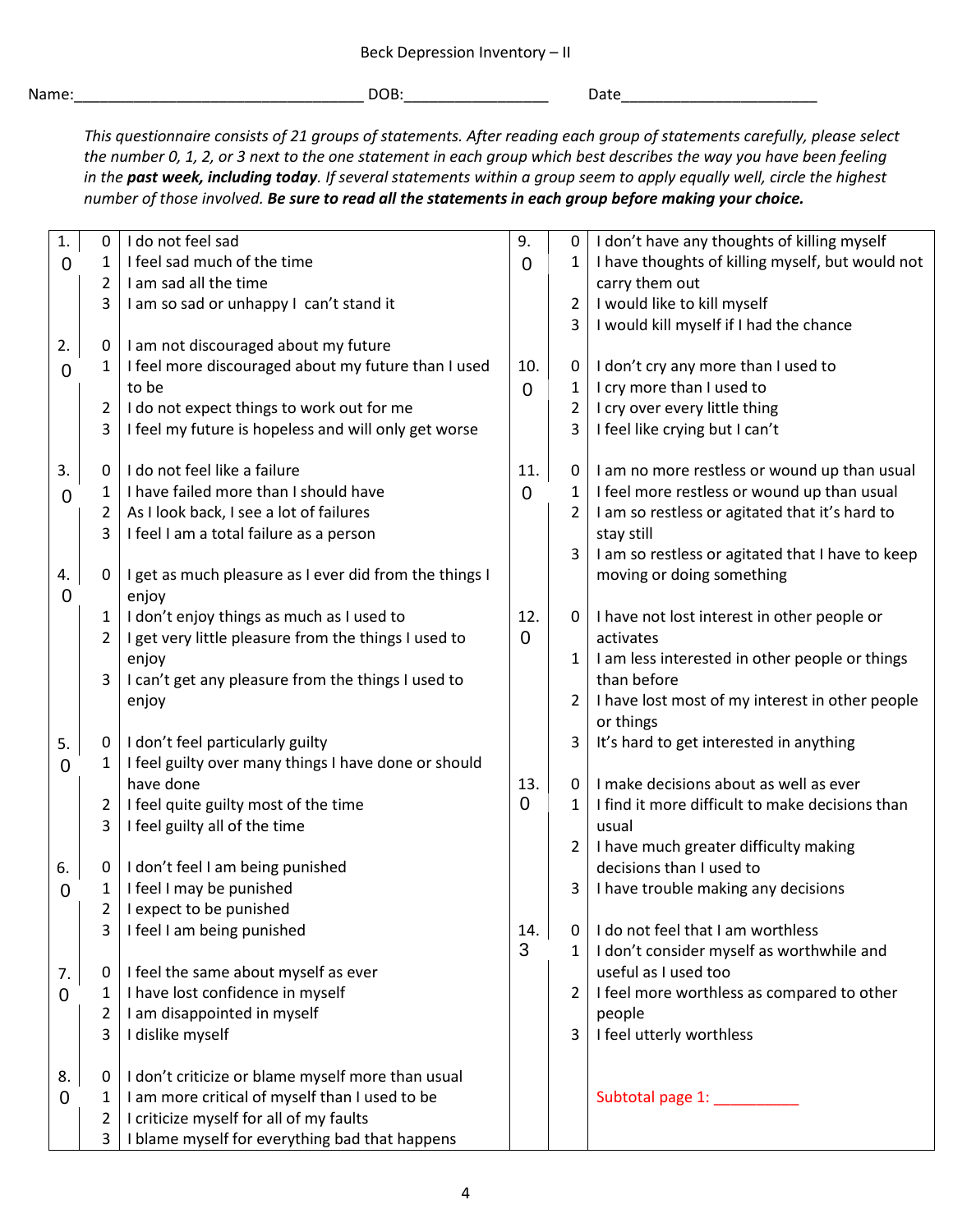| 15.         | 0              | I have as much energy as ever                         | 19.      | 0        | I can concentrate as well as ever             |
|-------------|----------------|-------------------------------------------------------|----------|----------|-----------------------------------------------|
| $\mathbf 0$ |                | I have less energy than I used to have                | 0        | 1        | I can't concentrate as well as usual          |
|             | $\overline{2}$ | I don't have enough energy to do very much            |          |          | It's hard to keep my mind on anything for     |
|             | 3              | I don't have enough energy to do anything             |          |          | very long                                     |
|             |                |                                                       |          | 3        | I find I can't concentrate on anything        |
| 16.         | 0              | I have not experienced any changes in my sleeping     |          |          |                                               |
| 0           |                | patter                                                | 20.      | 0        | I am no more tired or fatigued than usual     |
|             | 1a             | I sleep somewhat more than usual                      | 0        | 1        | I get more tired or fatigued more easily than |
|             | 1 <sub>b</sub> | I sleep somewhat less than usual                      |          |          | usual                                         |
|             | 2a             | I sleep a lot more than usual                         |          | 2        | I am too tired or fatigued to do a lot of the |
|             | 2 <sub>b</sub> | I sleep a lot less than usual                         |          |          | things I used to do                           |
|             | 3a             | I sleep most of the day                               |          | 3        | I am too tired or fatigued to do most of the  |
|             | 3 <sub>b</sub> | I wake up 1-2 hours early and can't get back to sleep |          |          | things I used to do                           |
|             |                |                                                       |          |          |                                               |
| 17.         | $\Omega$       | I am no more irritable than usual                     | 21.      | $\Omega$ | I have not noticed any recent change in my    |
| $\mathbf 0$ |                | I am more irritable than usual                        | $\Omega$ |          | interest in sex                               |
|             | $\overline{2}$ | I am much more irritable than usual                   |          | 1        | I am less interested in sex than I used to be |
|             | 3              | I am irritable all the time                           |          | 2        | I am much less interested in sex now          |
|             |                |                                                       |          | 3        | I have lost interest in sex completely        |
| 18.         | 0              | I have not experienced any changes in my appetite     |          |          |                                               |
| 0           | 1a             | My appetite is somewhat less than usual               |          |          |                                               |
|             | 1 <sub>b</sub> | My appetite is somewhat greater than usual            |          |          | Subtotal page 2:                              |
|             | 2a             | My appetite is much less than before                  |          |          |                                               |
|             | 2 <sub>b</sub> | My appetite is much greater than usual                |          |          |                                               |
|             | 3a             | I have no appetite at all                             |          |          |                                               |
|             | 3b             | I crave food all the time                             |          |          |                                               |

Subtotal page 1:

Subtotal page 2:

Total score: \_\_\_\_\_\_\_\_\_\_\_

This inventory list all the symptoms of depression. Add up the score you obtain in each section. A guide to assess how depressed you are and how well you are doing in treatment is:

- 0-9 No depression
- 10-14 Borderline depression
- 15-20 Mild depression
- 21-30 Moderate depression
- 31-40 Severe depression
- 41-63 Very severe depression

If you score 15 and over, it may be advisable to consult your doctor, especially if you score on items 2, 9, 16, 17, 18, 19, and 20. However, low mood affects all of us from time to time. You may find that you score 15 or over one week, but this state does not last. You may feel much better after a few days. Real depression last for at least two weeks.